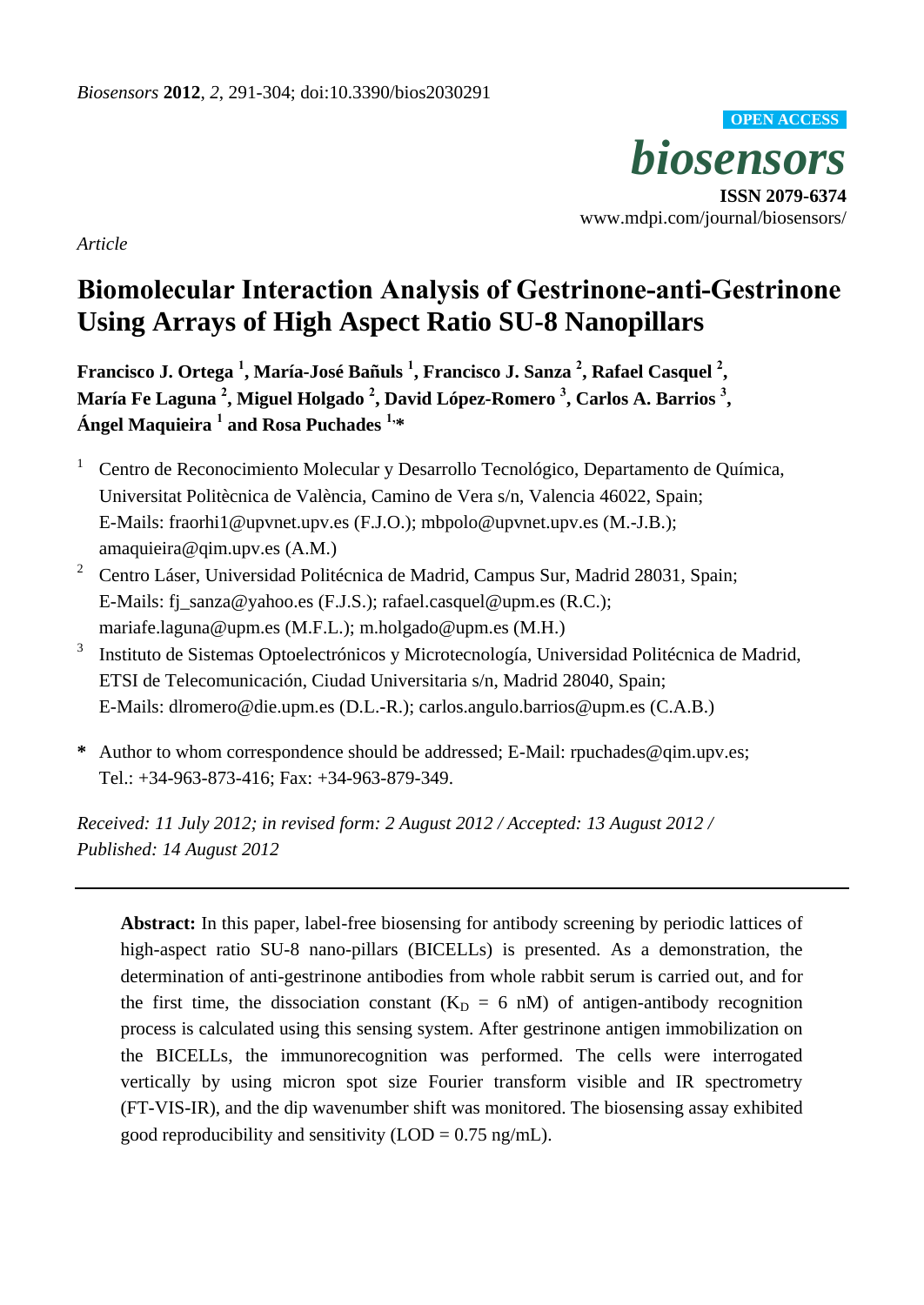**Keywords:** micro-nanofabrication; SU-8; optical interrogation; label-free nanobiosensing; gestrinone; immunoassay affinity constant determination

# **1. Introduction**

The development of powerful analytical tools has undergone a significant advance in the last years. Nevertheless, new improvements capable of ensuring affordable, rapid, reproducible, and sensitive analyses in a cost-effective way are mandatory for a broad range of application fields, such as healthcare, food safety, defense, environment or drug control. Among biosensing techniques, immunoassays are widely used for diagnostic testing and monitoring. They are based on the specific affinity reaction of antibodies to antigens. Generally, excellent values of sensitivity, specificity, and short reaction times, which are essential factors, are achieved by this methodology [1]. Detection based on immunoassay is used in many different devices and technologies such as reactive strips, ELISA or flow cytometry [1].

Immunoassays can be classified according to different criteria. As for the type of detection, one can distinguish between immunoassays requiring external markers to detect binding (labeled immunoassays) and those that do not need these markers (label-free immunoassays). The first ones show several drawbacks such as preparation of tracers, limited flexibility, and additional development steps. Label-free immunoassays display advantages such as cost-effectiveness, short analysis time, and operational simplicity. Interestingly, in many optical label-free biosensors, the biological reaction can be detected by a refractive index change.

Remarkable results have been accomplished through optical label-free biosensors [2,3], highlighting surface plasmon resonance (SPR) [4–6], porous silicon [7,8] and slot-waveguide resonators [9] based biosensors, Mach-Zehnder interferometers [10,11], directional couplers [12], and micro-ring [13] and disk [14] resonators.

Recently, we demonstrated label-free biosensing by means of SU-8 nano-pillars arrays [15], which were named BICELLs (Biophotonic sensing cells). The model system of bovine serum albumin/ anti-bovine serum albumin (BSA/anti-BSA) was employed to demonstrate this concept. BICELLs' structures consist of a periodic lattice of high-aspect ratio of SU-8 nano-pillars where the immobilization of BSA protein and the later specific recognition by anti-BSA antibodies were monitored. A limit of detection (LOD) of 2.3 ng/mL was achieved for aBSA recognition. At the same time, the biofilm thickness coating (BSA-aBSA complex) on the sensing surface of the arrays was estimated.

For the construction of BICELLs, SU-8 was selected because of its fluidic properties [16], performance and compatibility with micro-nano-processing [17], high refractive index for sensing purposes [18], and capability for direct adsorption of biomolecules [19]. Also, the device can be interrogated vertically, which avoids the use of complex coupling systems and packaging, thus providing cost-effectiveness. The vertical optical interrogation of these nano-structures can be done both by reflection employing  $SiO<sub>2</sub>$  as substrate, or by transmission, with ITO-based substrates [20]. Furthermore, an improvement of the sensitivity with these nano-pillars in comparison with a single SU-8 layer of similar thickness of the pillar height has already been demonstrated [15].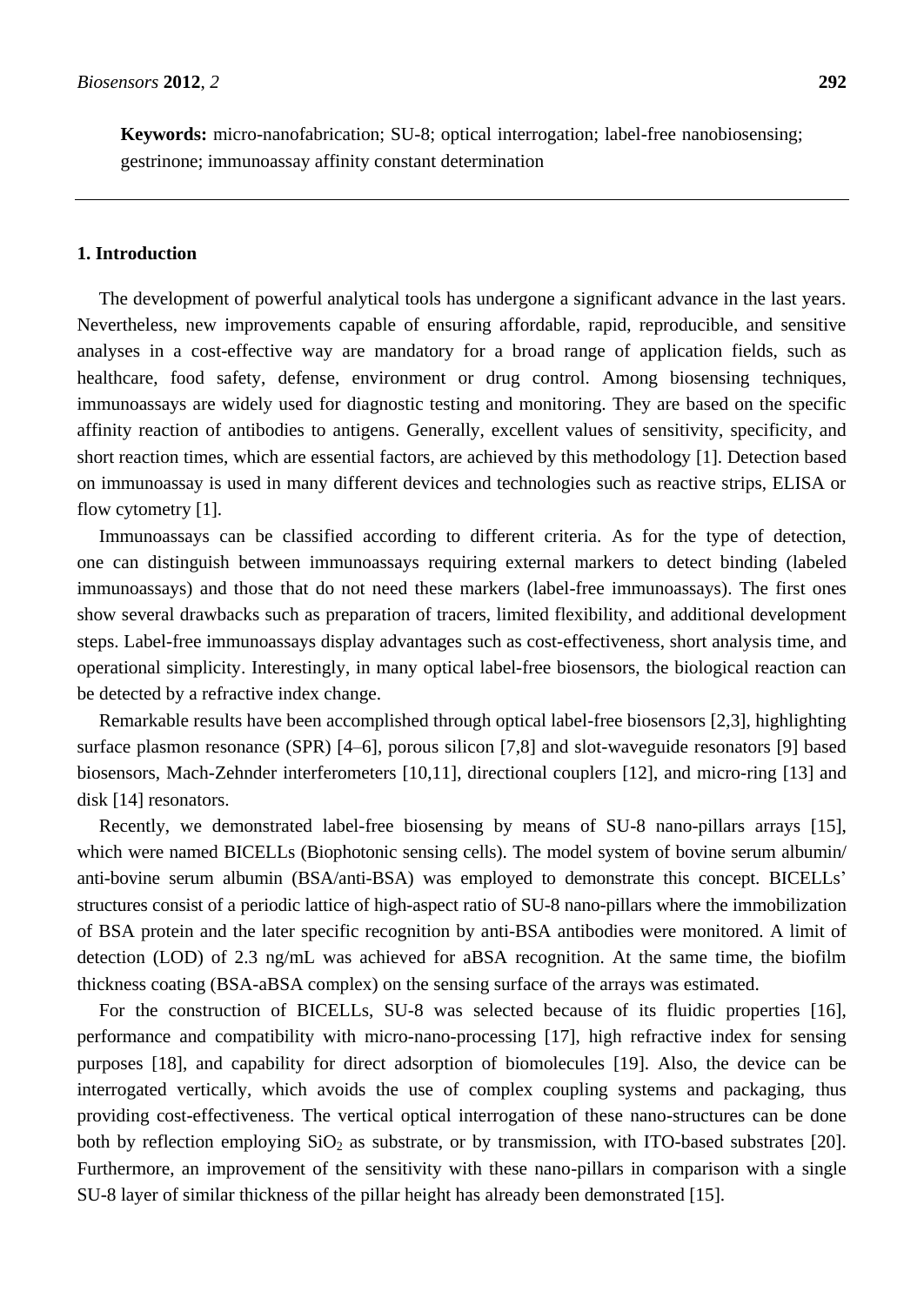In this paper we describe the label-free biosensing of anti-Gestrinone antibodies from rabbit blood serum and, for the first time, the BICELLs are used to determine the affinity constant of the immunorecognition process. Also, the affinity constant for the system BSA/anti-BSA is obtained and compared with already existing data in order to check the quality of performance of the measurement platform. Thus, the utility of the BICELLs to perform reliable estimations of the dissociation constants working in heterogeneous format is demonstrated.

#### **2. Experimental Section**

## *2.1. Reagents*

SU-8 2000.5 and SU-8 developer were provided by MicroChem Corp. (Newton, MA, USA). Ethanolamine and sulfuric acid 95–98% were purchased from Sigma-Aldrich (Madrid, Spain).

The buffers employed were: PBS  $1 \times (10 \text{ mmol/L}$  sodium phosphate, 137 mmol/L NaCl, 2.7 mmol/L KCl, pH 7.4) and PBS-T (PBS containing 0.05% Tween 20).

The gestrinone hapten-Horseradish peroxidase conjugate (HRP-h-G) and the anti-gestrinone antiserum from rabbit were synthesized as previously described [23].

Albumin chicken egg (OVA), Streptavidin-Atto 655, Gold-labeled goat anti-rabbit antibody (GAR-Au), 3,3',5,5'-tetramethylbenzidine (TMB) liquid substrate from membranes, and silver enhancer solutions A and B were purchased from Sigma-Aldrich (Madrid, Spain). Cy5-labeled goat anti-rabbit antibody (GAR-Cy5) was provided by GE Healthcare (Uppsala, Sweden).

## *2.2. Experimental Techniques*

SU-8 layers were deposited on  $SiO<sub>2</sub>$  substrates with a spin-coater; model WS-400BX-6MPP/LITE from Laurell Technologies Corp. (North Wales, PA, USA). The hot-plate model Agimatic E-C was from JP-Selecta (Barcelona, Spain). 2D periodical patterns of e-beam single-shots were performed on the SU-8 layers by using a CRESTEC CABL 9500 High Resolution electron-beam lithography system at 50 keV e-beam energy. BICELLs were optically characterized through a Fourier transform visible and infrared Bruker Vertex 70 spectrometer. To analyze a single BICELL, a Bruker Hyperion 1000 microscope with an optical condenser that provides an interrogation angle of an incidence from 15°to  $22^{\circ}$  and a magnification of  $15\times$ , was employed. Also, a confocal microscope Leica DCM3D was used to check the integrity of the structures.

Microarray fluorescence measurements were obtained with a homemade surface fluorescence reader (SFR) equipped with a highly sensitive CCD camera [24].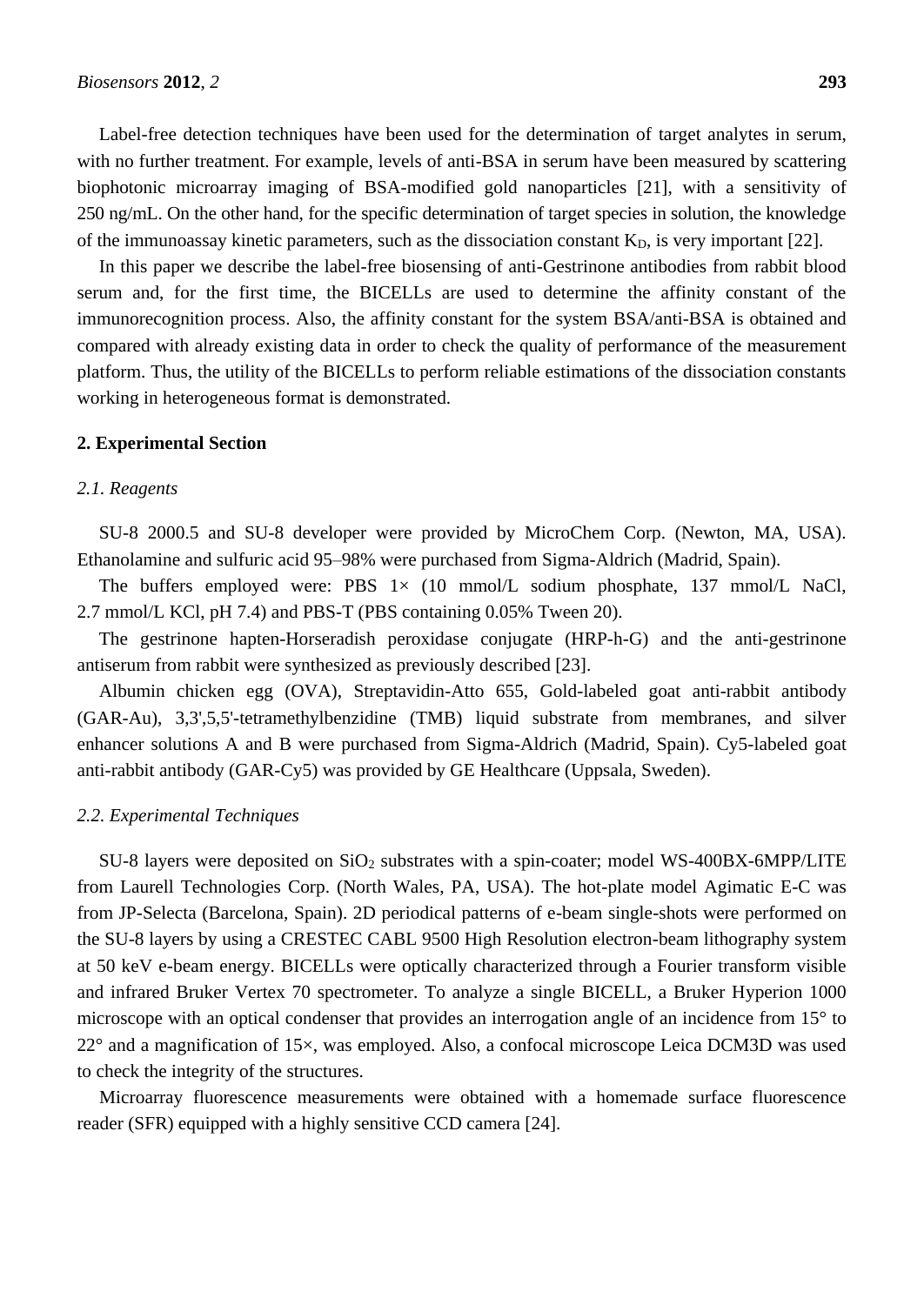#### *2.3. Experimental Procedures*

# 2.3.1. Nanofabrication of BICELLs

SU-8 nano-structures were manufactured by selective e-beam exposition of certain regions followed by chemical development, as reported recently [25]. BICELLs consisted of 60  $\times$  60  $\mu$ m<sup>2</sup> of rhombic lattices of SU-8 high-aspect ratio nano-pillars with a pitch of 800 nm. The nano-pillar size was around 200 nm in diameter and 420 nm in height over a 1  $\mu$ m thick SiO<sub>2</sub> layer on a silicon substrate.

#### 2.3.2. Immobilization and Bioavailability Studies on Planar Surfaces

For the aforementioned immobilization studies, glass slides were spin-coated with 1 mL of SU-8, baked and cured according to the supplier fabrication specifications.

Different concentrations of GAR-Cy5 and streptavidin-Atto 655 (from 0 to 50  $\mu$ g/mL) in PBS 1 $\times$ were printed on the surface as 50 nL drops with a non-contact arrayer, creating a matrix of  $1 \times 3$  spots for each concentration. The fluorescence intensity of the spots was registered using the SFR to obtain a standard curve for the probes. After incubating for 2 h at room temperature in a dark, humid chamber, planar chips were washed first 5 min with PBS-T, then 5 min with water and finally air-dried. The fluorescence was registered with the SFR at 635 nm. The signal intensity of the spots was quantified, and the amount of immobilized bioreceptor calculated from the respective calibration curve.

Following the procedure described above, HRP-h-G dilutions at 1, 5, 10 and 20  $\mu$ g/mL in PBS 1 $\times$ were immobilized on planar SU-8 chips creating a matrix of  $1 \times 4$  spots for each concentration. After incubating for 2 h at room temperature in a humid chamber, each chip was washed with both PBS-T and water, and then dried. Twenty microliters of 1% OVA or 0.1 M ethanolamine in PBS were deposited on the surface and spread under a coverslip. After incubating for 30 min at room temperature, the chip was washed 5 min with PBS-T, water and air-dried. Rabbit anti-gestrinone serum at different dilutions from 1/10,000 to 1/200 in PBS-T was extended over the chip using a cover slip, and incubated at room temperature for 10 min. After washing with PBS-T and water, the chip was treated with 20 μL of GAR-Au 1/200 in PBS-T for 10 min, washed with PBS-T, then with water and dried. Finally, the microarray was developed using silver enhancer solution for 10 min, until the dark precipitate appeared in those spots showing a positive biorecognition assay.

## 2.3.3. HRP-h-G Conjugate Immobilization and Anti-Gestrinone Antibody Recognition on the BICELLs

After fabrication, the BICELLs were treated by immersion with sulfuric acid 95–98% for 10 s followed by a washing with deionized water (DI)-H<sub>2</sub>O at room temperature and dried with N<sub>2</sub>. After that, the BICELLs were checked by confocal microscopy.

Several HRP-h-G conjugate solutions at different concentrations ranging from 0  $\mu$ g/mL to 100  $\mu$ g/mL in PBS-T were prepared. The conjugate immobilization was performed with 20 µL for each conjugate concentration for 60 min. Then, the surfaces were rinsed with (DI)-H<sub>2</sub>O and blown with N<sub>2</sub> in a clean environment; BICELLs were optically characterized through Fourier transform visible and infrared spectrometry after each HRP-h-G incubation/washing step. The temperature was controlled at 20  $\pm$  1 °C and the incubation was performed in a wet atmosphere. After this, 20  $\mu$ L of ethanolamine 0.1 M in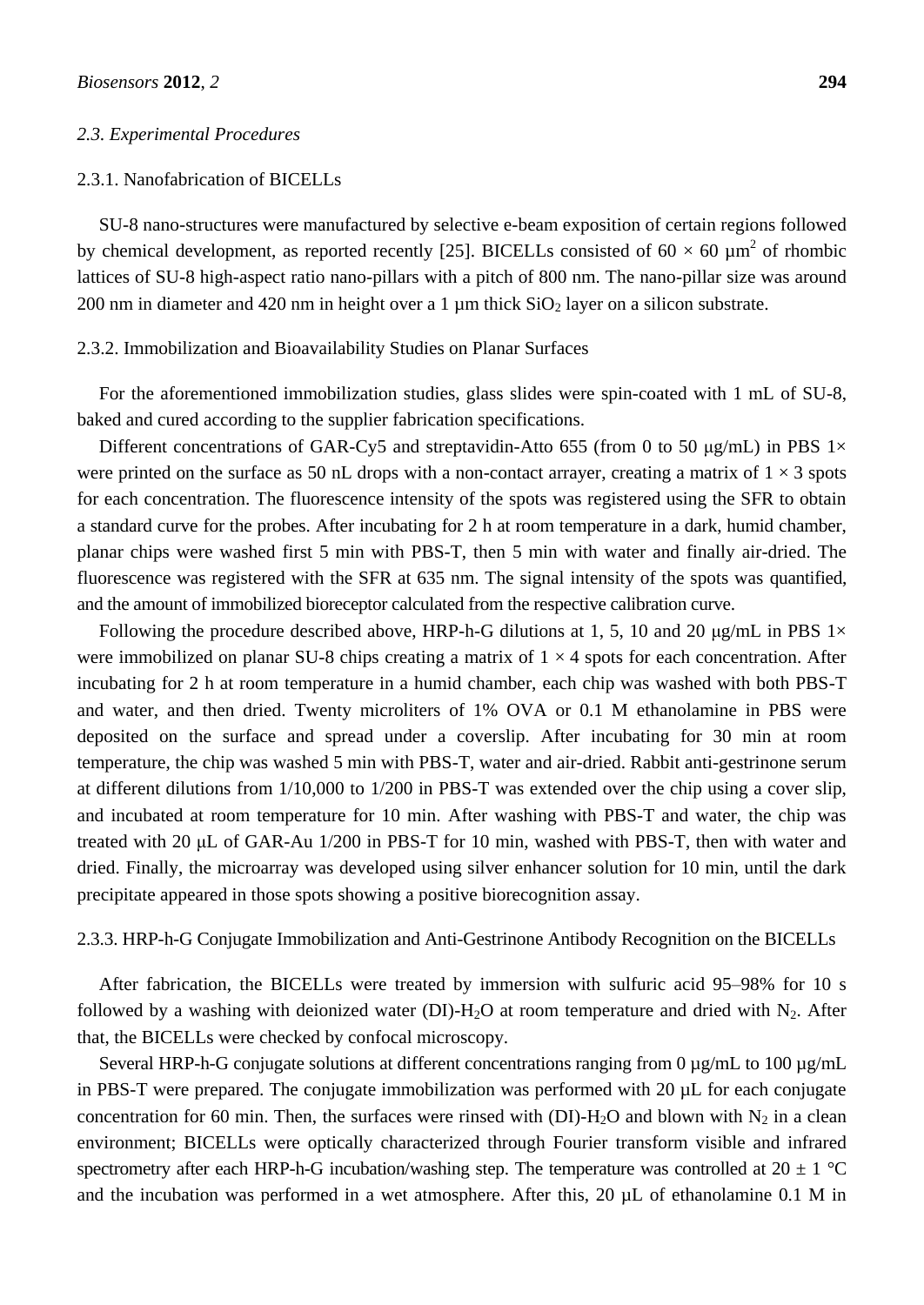PBS was added to block the remaining epoxy groups on the surface and the BICELLs were washed and dried as before. Finally, 20  $\mu$ L of rabbit antiserum dilution (ranging from  $1/10,000$  to  $1/100$ ) in PBS-T were dispensed and incubated for 60 min, then washed with (DI)-H<sub>2</sub>O and blown with N<sub>2</sub>, and optically characterized as aforementioned.

### **3. Results and Discussion**

The schematic representation and the 3D visualization of the BICELLs used in this work are shown in Figure 1(a,b), and it is considered to be a rhombic lattice of SU-8 nano-pillars with 200 nm in diameter, 420 nm in height and a pitch between pillars of 800 nm.

Before biosensing measurements, blank assays were carried out in order to correct the background signal from the  $SiO<sub>2</sub>$  layer on the Si substrate.

**Figure 1.** (**a**) Schematic representation of a 3D periodic array nano-pillar fabricated after the SU-8 spin coating deposition; (**b**) scanning electron microscope (SEM) micrograph of a SU-8 based biosensing cell.



With regard to the bioreceptor surface attachment, the epoxy groups in the SU-8 polymer allow the direct protein immobilization by the nucleophilic attack of the protein amine moieties. Thus, the first stage was to study the immobilization process. To evaluate the immobilization and biorecognition processes, planar chips consisting of glass slides coated with a layer of SU-8 photoresist were employed because our previous experience with BICELLs showed that the protocols developed in planar substrates constituted a good starting point to be applied later in the nanostructures functionalization. Microarrays  $(3 \times 3 \text{ spots})$  of Atto-labeled streptavidin and Cy5-labeled goat anti-rabbit antibody were created—ranging from 0 to 50 µg/mL—on these chips with a non-contact printing automatic arrayer. Different variables such as printing buffer (carbonate buffer, phosphate buffered saline and sodium citrate saline), incubation time (from 15 min to 16 h) and washing steps were analyzed to improve the protein immobilization. The best immobilization result was obtained for 1 µg/mL of labeled probe in PBS  $1 \times$  as the immobilization buffer, incubating in a humid, dark chamber for 1 h and washing by immersion in DI-H2O. The immobilization yield was calculated from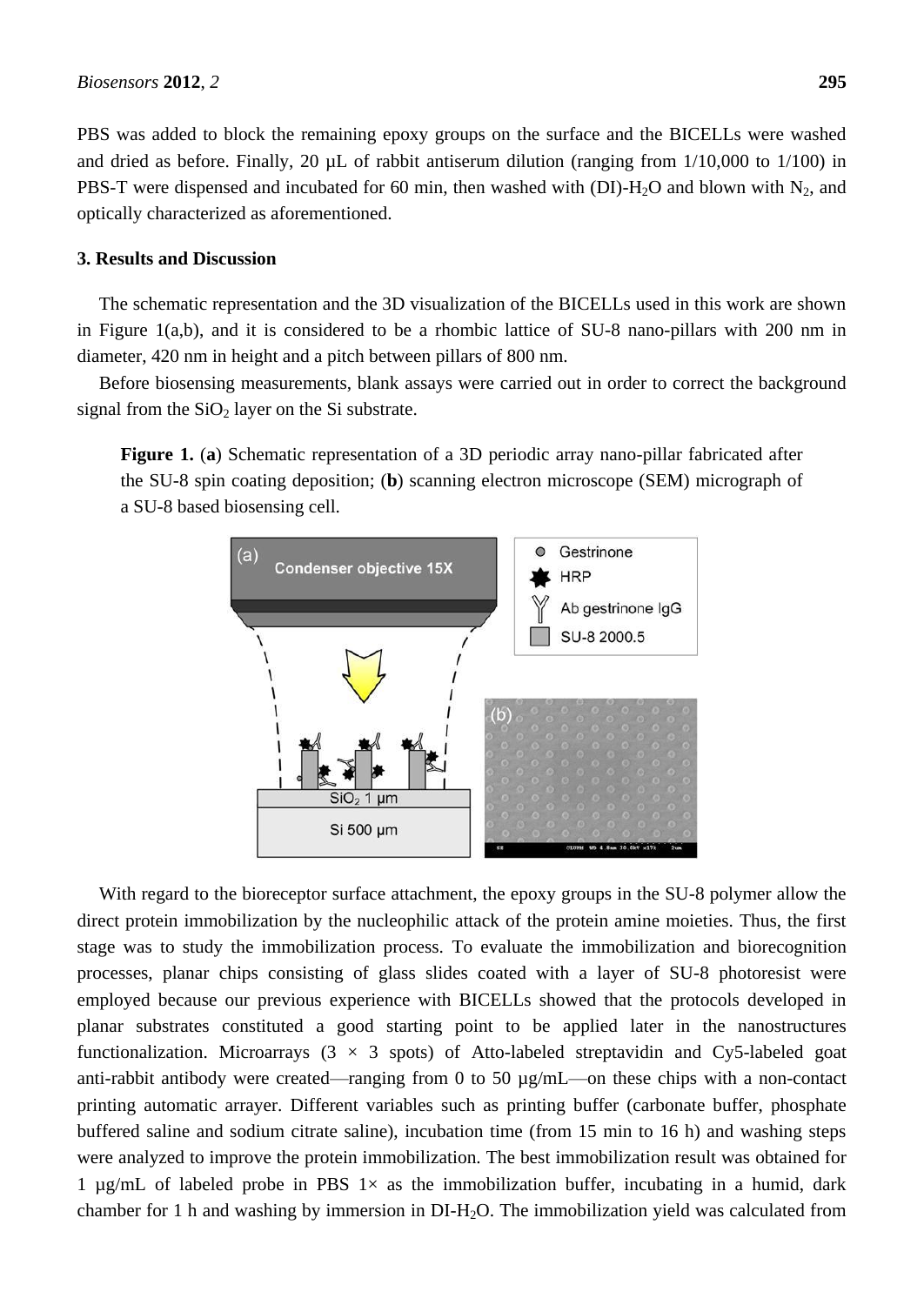a calibration curve, as explained in the Experimental Section, resulting a 50% of a closely packed monolayer for both the protein [26] and the antibody [27], which corresponds to a coating density of 3.3 and 1.0 pmol/cm<sup>2</sup>, respectively. These values were in accordance with others reported in the literature for protein and antibody immobilization on SU-8 [19,28]. Also, the selectivity of the immobilization against  $SiO<sub>2</sub>$ , the material creating the nanopillar platform, was evaluated. To this end, only half of the surface of the  $SiO<sub>2</sub>$  planar chips was partially coated with SU-8, and an immobilization protocol was applied to both parts of the chip. After incubating and washing, the fluorescence was read (ESI, Table S1), observing protein immobilization only on the coated surface (Figure 2). Finally, the chip was washed under acidic conditions (glycine buffer, pH 2.4, 2 h), observing that the fluorescence in the microarrays decreased in less than 10% of the cases, indicating the robustness of the attachment (ESI, Table S1).

**Figure 2.** Scheme of the procedure employed to test the selective antibody immobilization on SU-8 planar chips using microarrays and Cy5 labeling.



fluorescence reading

Once the successful immobilization of bioreceptors on the SU-8 polymer was demonstrated, their bioavailability for a recognition event was studied. For that, the model system gestrinone/anti-gestrinone was employed. The synthetic steroid gestrinone has anti-estrogenic and anti-progesterone properties, and it is involved in several pharmacological applications including uterine pathologies [29], contraception [30,31], and endometriosis [32]. Due to gestrinone's anabolic effects, it is the only marketed progestin included in the banned list of performance-enhancing drugs in sports (The world anti-doping code, www.wada-ama.org). In our case, gestrinone oxime was used as steroid hapten conjugated to HRP (HRP-h-G) (Figure 3), which is more appropriate to obtain specific assays because antibodies are raised against a particular moiety of a selected steroid. First of all, the immobilization of HRP was checked using the protocol used with BSA, employing TMB as enzymatic substrate for the assay development. Thus, the presence of the enzyme was detected through the appearance of a dark blue precipitate whose intensity was proportional to the amount of immobilized HRP.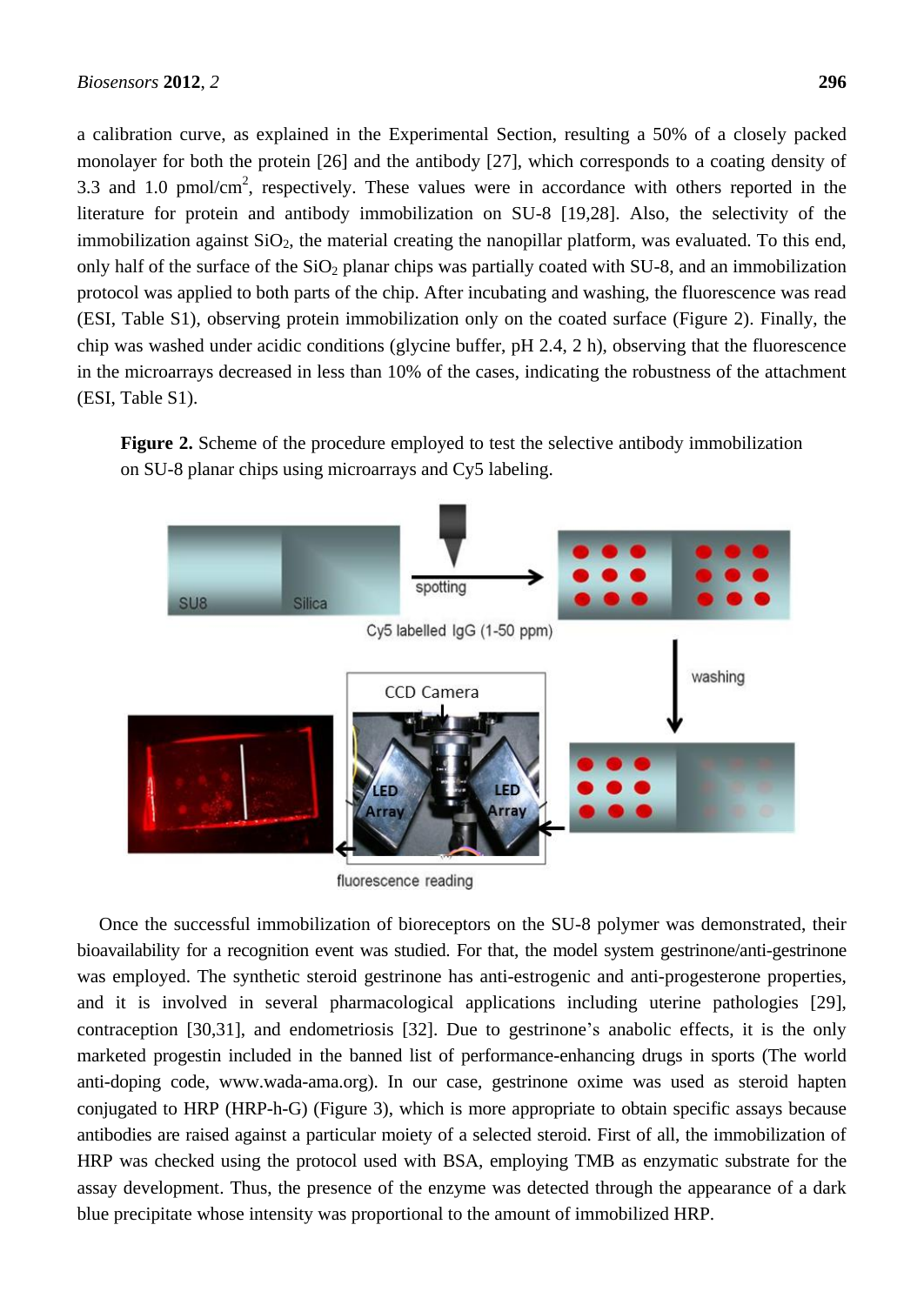**Figure 3.** Synthesis of gestrinone oxime hapten (**a**) and gestrinone oxime hapten-horseradish peroxidase (HRP) conjugate (**b**).



**Figure 4.** Scheme of the bioassay designed to test the bioavailability of the hapten-protein conjugate molecules attached to the SU-8 surface and scanned image obtained for the microarray.



To evaluate the bioavailability of the rabbit serum, two formats were studied in planar. For the direct format immunoassay, anti-gestrinone antibody in PBS  $1 \times$  at different concentrations (1, 2 and 10 µg/mL) was immobilized on the SU-8 surface. After a blocking step with OVA or ethanolamine, HRP-h-G in PBS-T was spread out over the microarray using a coverslip and incubated for 10 min, then washed with PBS-T and water, and developed with TMB. Using this format, a positive signal was only observed for a protein-hapten conjugate concentration of 50 µg/mL. It was expected that the directly adsorbed antibody would be less efficient in reacting with the antigen that the liquid phase antibody due to denaturation and loss of its binding capacity. To test this, the indirect format was assayed (Figure 4); HRP-h-G in PBS  $1 \times at 1, 5, 10$  and 20  $\mu$ g/mL was immobilized on the SU-8 planar surface accordingly to the procedure described above. Then, the surface was blocked with OVA and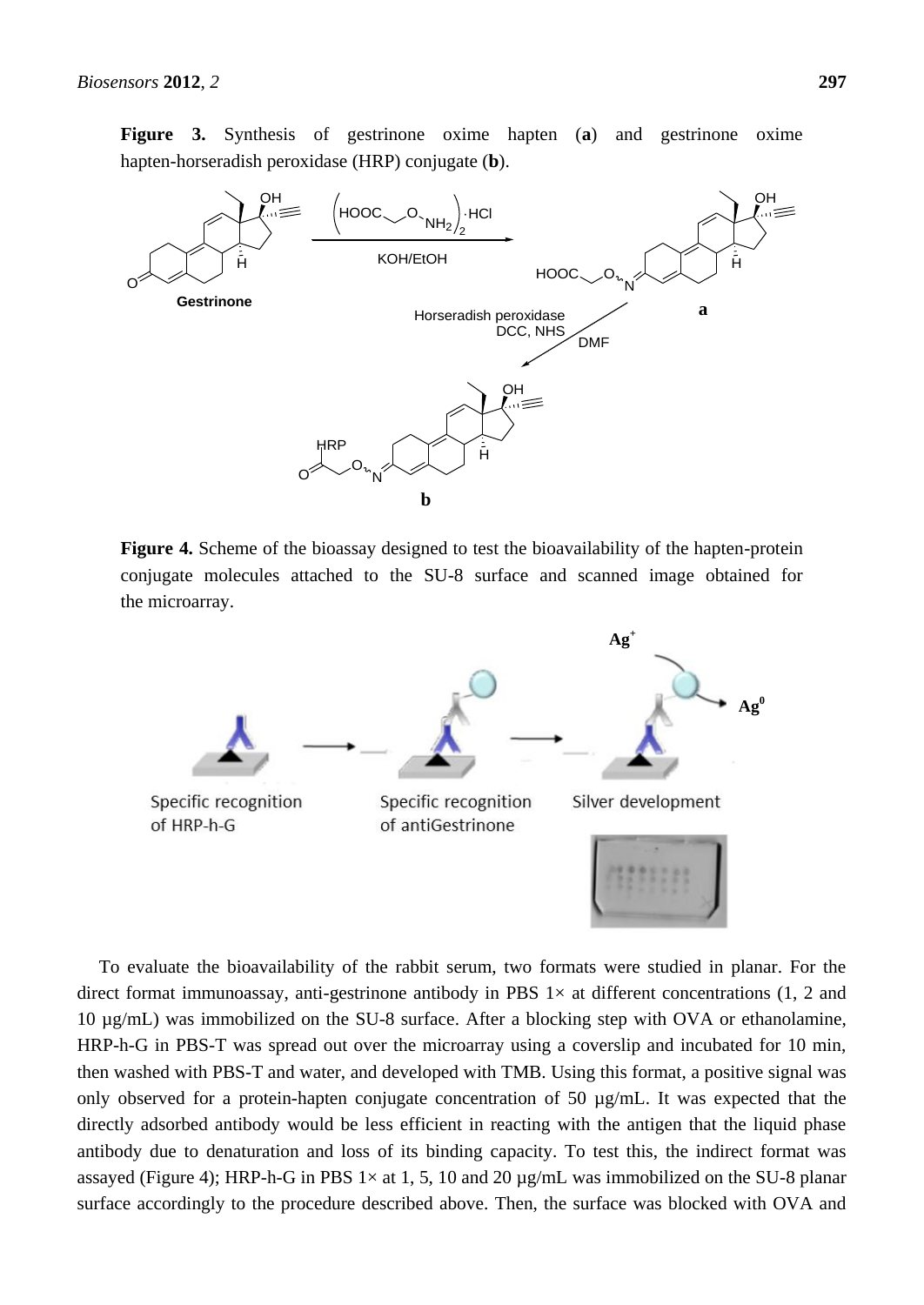different dilutions of anti-gestrinone rabbit serum in PBS-T (from 1/100,000 to 1/200) were spread out, incubated for 10 min and washed. Finally, GAR-Au antibody diluted 1/200 in PBS-T was added, incubated for 10 min and washed again. Development with silver enhancer solution produced positive spots for anti-gestrinone serum dilutions up to 1/10,000, which corresponds to an anti-gestrinone antibody concentration of 100 ng/mL. The amount of specific antibody contained in the rabbit antiserum was determined from an aliquot of the serum that was purified by an affinity column and quantified by UV-vis spectrometry; the amount of specific antibody resulted in 1 mg/mL in the serum before any dilution.

Under these conditions, the hapten was recognized by the antibody with high affinity. Also, several controls avoiding the hapten or the specific antibody were done, providing negative results, which confirmed the selectivity of the interaction.

Once established the immunorecognition conditions on planar substrates, the procedure was applied to the biosensing on the BICELL nano-pillars. Thus, in a first stage, immobilization of HRP-h-G in  $\text{PBS1} \times$  was monitored on the nanosensing structures. When a drop of the HRP-h-G conjugate solution was added for immobilization on the high-aspect ratio SU-8 nano-pillars, a strong solvent repulsion effect was observed due to the high hydrophobicity of the sensing material. In order to solve this, it was necessary to carry out a pretreatment with sulfuric acid to partially promote the opening of the epoxy groups, generating hydroxyl groups and increasing the surface hydrophilicity. On the other hand, the acidic opening of epoxy moieties precludes the covalent attachment of protein on the surface through their amine groups. Thus, it was necessary to reach a compromise increasing the surface hydrophilicity while preserving enough epoxy ring moieties able to perform protein covalent attachments. This was achieved with 10 s of sulfuric acid treatment. It was in agreement to other SU-8 surface hydrolysis procedures reported in the literature, where treatments for 30 min with chemical agents such as CAN (cerium ammonium nitrate) can reduce the covalent immobilization yield by around 50% [19], while other procedures like different chrome etchant [33] or PEG grafting [34] are necessary to totally avoid covalent links. Optical analysis, before and after the acidic treatment, was done using a confocal microscope to discard the degradation of the structure. The change in the surface wetability was clearly observed when adding a drop of serum dilution, as the contact angle was drastically decreased, allowing thus the drop infiltration inside the BICELLs.

In order to analyze a single BICELL, a Bruker Hyperion 1000 microscope with an optical condenser of numerical aperture of 0.4 that provides an interrogation angle of incidence from  $15^{\circ}$  to  $22^{\circ}$  and a magnification of  $15\times$  was used. Signal processing techniques were applied in order to determine the wavenumber dip position values (w) to reduce the dip position uncertainty. Thus, first the discrete Fourier transform processing (DFT) from the original signal was obtained, then the high frequency components were rejected by applying a low-pass filter (cut off number of 0.0026 cm) and finally, the inverse DFT was performed to obtain the filtered signal. The signal processing was carried out automatically, also for determining the minimum of the signal. All measured spectra were filtered with the same low-pass filter. The wavenumber shift  $(\Delta w)$  was monitored through the experimental spectrometry profile to establish the sensing response of the BICELL for the protein-hapten conjugate immobilization, the ethanolamine blocking and later anti-gestrinone serum recognition. The trend shown was a negative wavenumber shift as the surface biomolecule concentration increased. For each spectrum, 128 scans were carried out to reduce the signal-to-noise ratio and thus the wavenumber uncertainty  $u_w$ .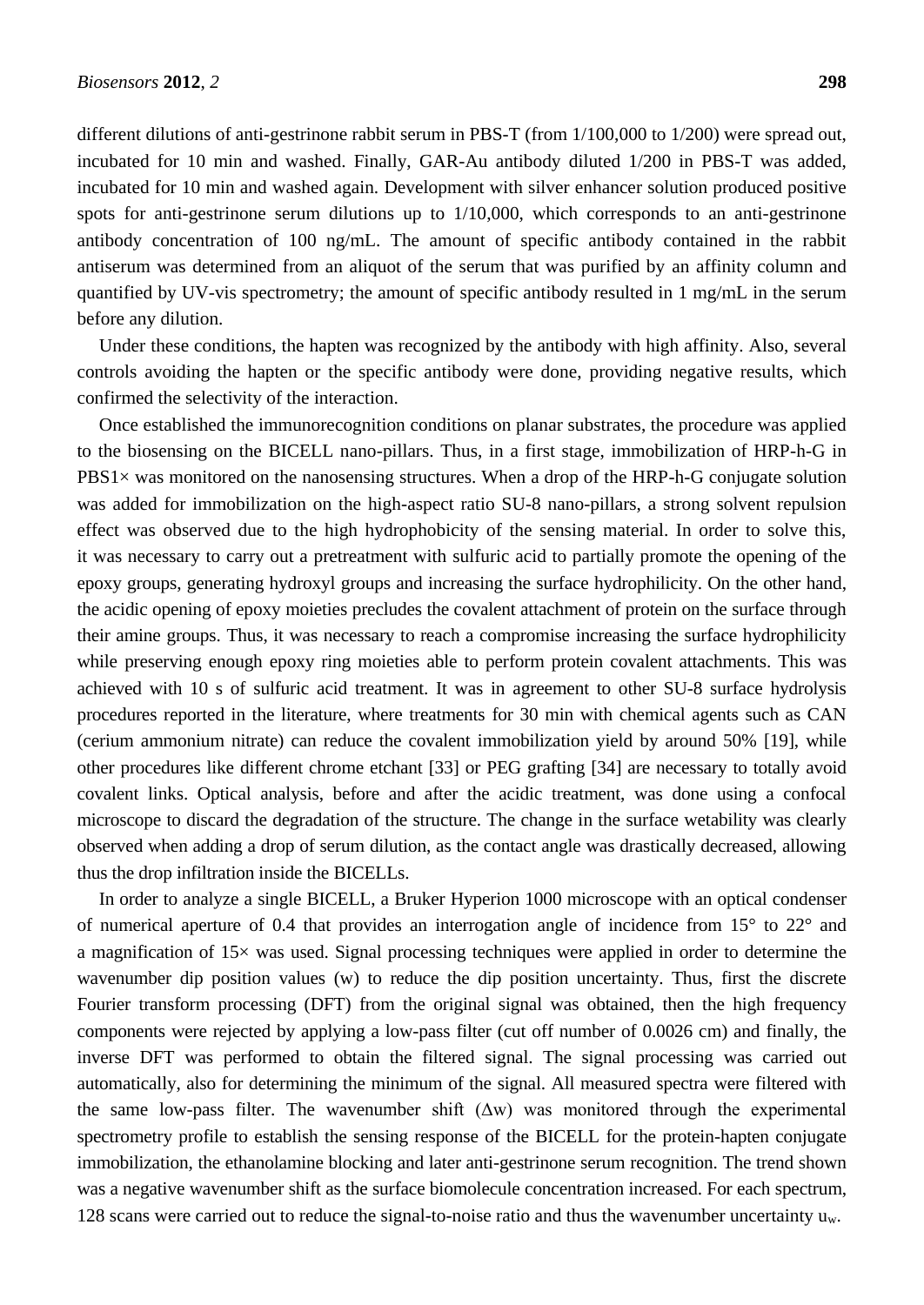Figure 5 shows the dip-positions of the interference dips as a function of gestrinone hapten and anti-gestrinone increasing concentrations. It was observed that for HRP-h-G concentrations above 5 µg/mL the interference dip shift remained unchanged, indicating that the biosensing surface was saturated and the signal was due solely to immobilization of the hapten-protein conjugate. The total dip wavenumber shift ( $\Delta w$ ) after saturation was around 30 cm<sup>-1</sup>. A blocking step was necessary to deactivate the remaining epoxy groups on the surface before starting the antibody addition and, as expected, the blocking step with ethanolamine 0.1 M did not yield significant signal variations.

**Figure 5.** Dip shift for HRP-h-G immobilization and anti-gestrinone antibody recognition for the dip centered at 15,300 cm<sup>-1</sup>. Each measurement is the average of five replicates.



The evaluation of the BICELLs response was carried out after incubation and washing steps to remove the unspecific binding for each concentration in static mode. The anti-gestrinone antibody recognition curve is also shown in Figure 5. A shift in the wavenumber was observed for serum dilutions ranging from  $1/10,000$  to  $1/250$ , which corresponds to 0.1 and 4  $\mu$ g/mL of antibody, for higher concentrations the signal remained unchanged. This suggests that anti-gestrinone antibodies can only bind to gestrinone hapten molecules available on the surface. Thus, specific recognition finishes when all the binding sites are occupied, and no surface mass accumulation is observed then.

After anti-gestrinone saturation, the total Δw was higher than the one observed for HRP-h-G immobilization. The  $\Delta w$  value calculated (195 cm<sup>-1</sup>) was found for a dip centered at 15,300 cm<sup>-1</sup>. The total Δw values for protein-hapten conjugate immobilization and antibody recognition were consistent with the molecular weight difference comparing the conjugate (44.2 kDa) and the antibody (150 kDa). Thus, if the gestrinone-to-protein labeling ratio was one, the expected Δw for the antibody recognition should be 3.4-fold the Δw obtained after protein conjugate immobilization. However, the labeling ratio usually is greater than one, which is consistent with obtaining a spectral shift higher than 3.4. The experimental sensitivity  $(m<sub>s</sub>)$  was also calculated from the interference dip wavenumber variation as a function of the antibody concentration. Thus, m<sub>s</sub> resulted in 76 cm<sup>-1</sup>/( $\mu$ g/mL) and the anti-gestrinone limit of detection (LOD) was 0.75 ng/mL, for  $w_{res} = 0.1$  cm<sup>-1</sup> (achievable in these types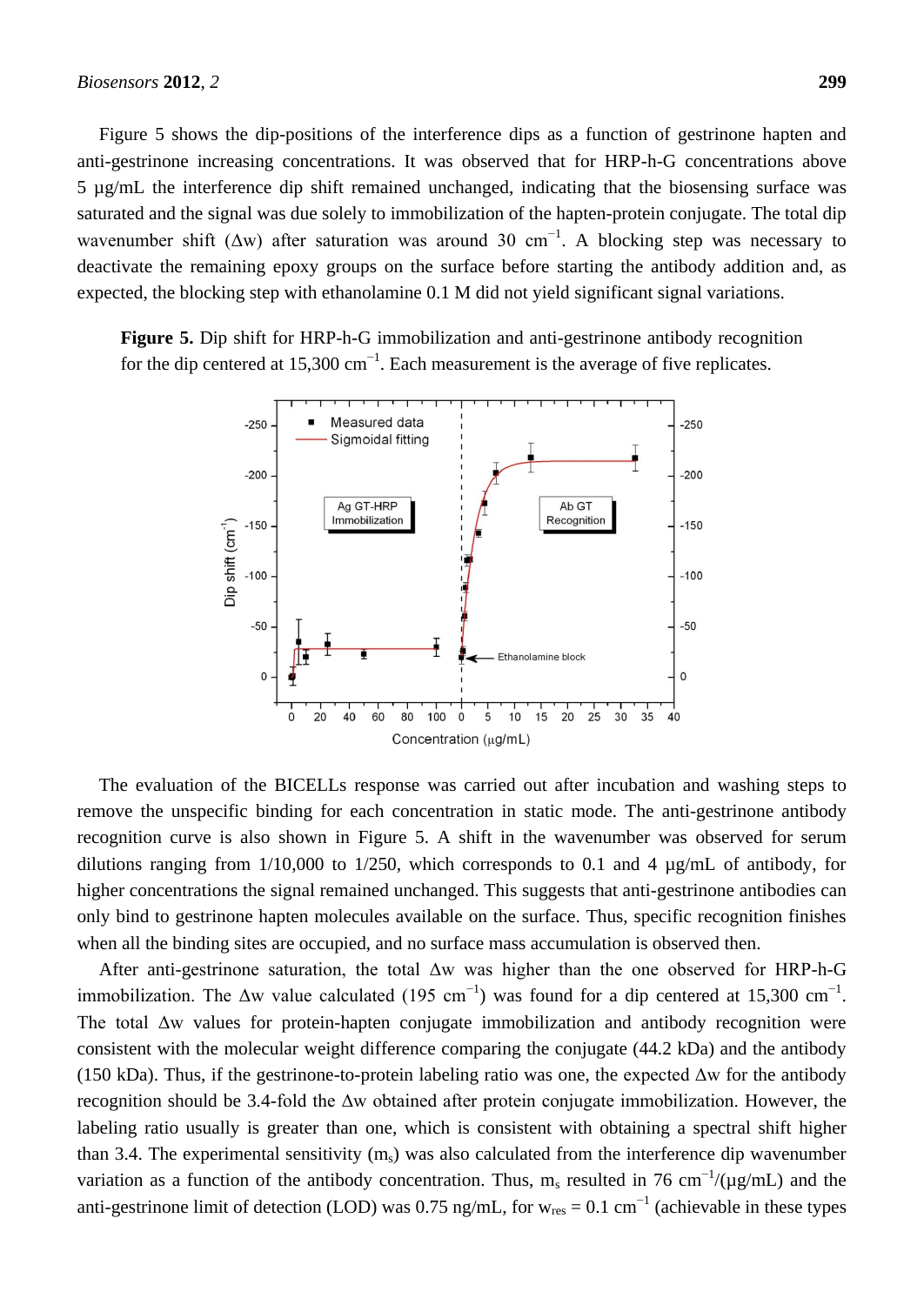of interferometers). The LOD was calculated as  $U_w/m_s$  where  $U_w$  ( $U_w = 2$   $u_w$ ) is the expanded uncertainty of a coverage probability of 95% (ESI). However, the sensitivity of the device can be improved by reducing the pitch among nanopillars, as it has already been reported [19].

Finally, the affinity constant of gestrinone-anti-gestrinone was determined using the BICELLs. Although the reaction constants calculated using the antigen or the antibody in solid-phase can be considered apparent constants rather than real immunoreaction constants, it is an interesting parameter to know when setting up a heterogeneous biosensing assay.

In the analyte-receptor recognition reaction, the dissociation constant is expressed as  $K_D = [A][R]/[AR]$ , where [A] is the free analyte concentration, [R] is the free receptor concentration and [AR] is the analyte-receptor complex concentration. At the equilibrium,  $K_D = k_d/k_a$ ,  $k_d$  and  $k_a$  are the kinetic constants for the dissociation and association process, respectively. Thus,  $K_D$  can be considered as the reciprocal of the analyte affinity towards the receptor (the smaller the  $K<sub>D</sub>$  the higher the affinity). To calculate the dissociation constant, the receptor concentration is assumed to be  $[R] = [R]_{total} - [AR]$  and thus, when 50% of the binding sites are occupied ([AR] = 0.5[R]<sub>total</sub>), the dissociation constant is the free analyte concentration  $K_D = [A]$ . Then, using the BICELLs results for the gestrinone-anti-gestrinone system,  $K_D$  was the antibody concentration causing a response in the transduction equal to 50% of the total transduction change after saturation. The same determination was done with the results obtained previously for the BSA-anti-BSA system [14] to compare the obtained value with those reported in the literature [35–37].

**Figure 6.** Dip shift against antibody concentration for bovine serum albumin (BSA)-anti-BSA and gestrinone-anti-gestrinone systems.



Figure 6 shows the different assay responses (BSA/ anti-BSA and gestrinone/anti-gestrinone) using the same optical transduction (SU-8 nanopillars over one micron of  $SiO<sub>2</sub>$  and Si substrate). It can be seen how, when the sensing surface is saturated with antibodies, the signal level reaches a similar wavenumber displacement. In the case of anti-gestrinone, the slope was higher than for anti-BSA, and thus, the antibody concentration where 50% of the species are associated (value of  $K_D$ ) resulted higher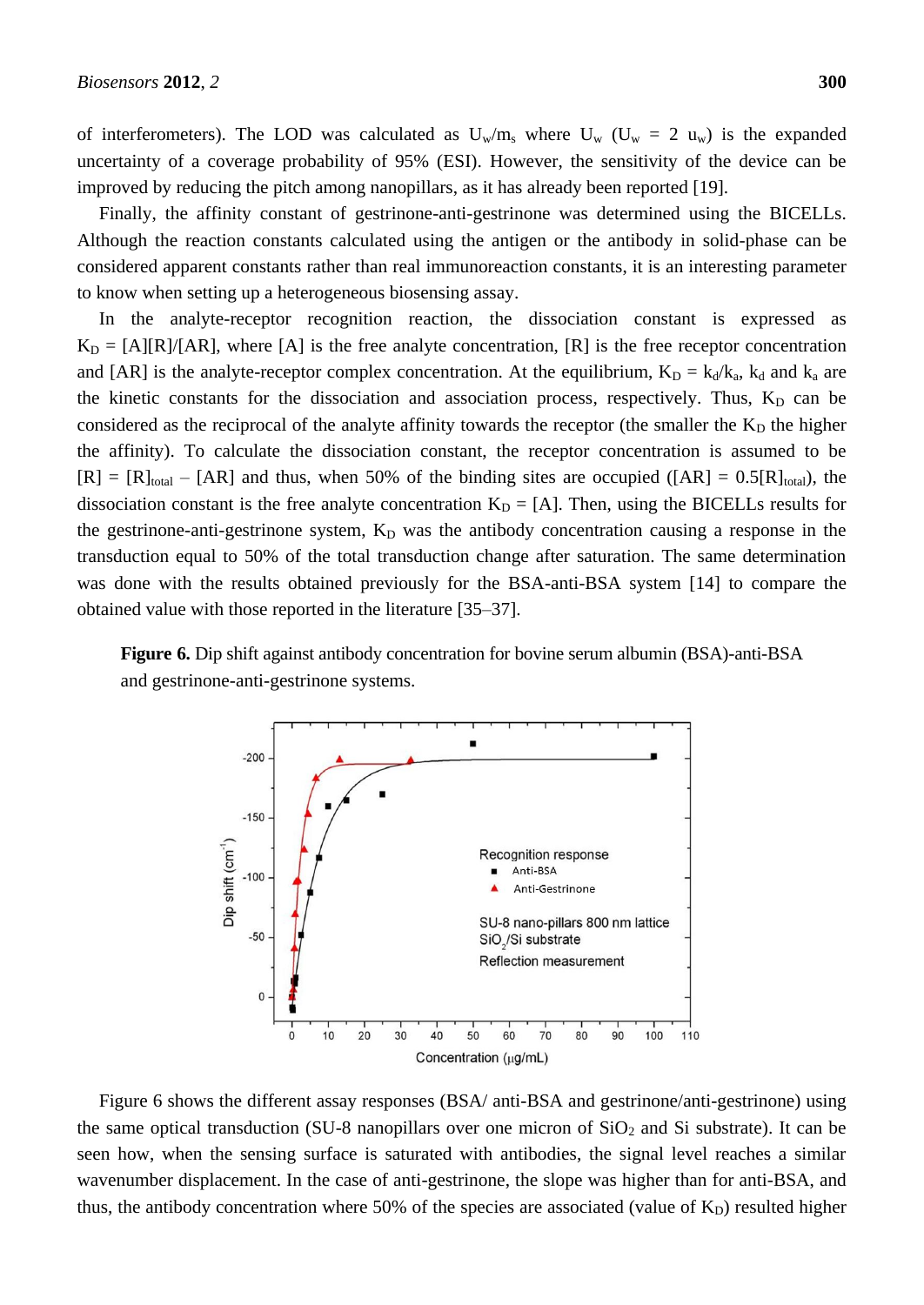for anti-BSA ( $K_D = 33$  nM) than for anti-gestrinone ( $K_D = 6$  nM). Then, the affinity was calculated as the inverse of  $K_D$  resulting in 0.03 nM<sup>-1</sup> and 0.17 nM<sup>-1</sup> for anti-BSA and anti-gestrinone, respectively. These values agree with the data reported in the literature for these systems [23,35–37] and demonstrate the applicability of the sensor for the determination of binding constants or biorecognition extension.

### **4. Conclusions**

Highly sensitive biosensing of specific antibodies is reported in a whole rabbit serum using a cost effective method in terms of chip fabrication. This work presents for the first time the use of high-aspect ratio SU-8 nano-pillars for the calculation of antigen-antibody affinity constants, and the obtained values compare well with already existing data. The biosensing response was only due to surface modification by molecular binding during the organic films formation. The LOD of the BICELLs for anti-gestrinone molecule recognition was 0.75 ng/mL and the affinity constant was 0.17 nM<sup> $-1$ </sup>. The data reported demonstrate that the platform provides useful and reliable information about the biomolecules behavior, helping to set up the best conditions to develop the biorecognition events on the label-free sensing cells. It also demonstrates that properly biofunctionalized SU-8 nano-pillars can be useful for antibody screening in heterogeneous samples such as whole serum. This can be of interest for developing sensors to detect certain diseases, where the direct measurement of the concentration of a specific antibody in blood serum with no further manipulation or purification will save time and cost.

#### **Acknowledgments**

This work was supported by the Spanish Ministry of Science and Innovation under project BIOPSIA (TEC2008-06574) and the Generalitat Valenciana under projects Prometeo/2010/008 and ACOMP/2010/009. F.J.O. thanks the Generalitat Valenciana for a postdoctoral grant included in the VALi+d 2010 Program for Postdoctoral Researchers. The authors thank Leica Microsystems for the support in the confocal characterization of BICELLs.

#### **References**

- 1. Dimitris, E.P.; Christopoulos, T.K. *Immunoassay*, 1st ed.; Academic Press Inc.: San Diego, CA, USA, 1996; pp. 227–236.
- 2. Fang, X.; White, I.M.; Shopova, S.I.; Zhu, H.; Suter, J.D. Sensitive optical biosensors for unlabelled targets: A review. *Anal. Chim. Acta* **2008**, *620*, 8–26.
- 3. Luchansky, M.S.; Bailey, R.C. High-Q optical sensors for chemical and biological analysis. *Anal. Chem.***2012**, *84*, 793–821.
- 4. Wijaya, E.; Lenaerts, C.; Maricot, S.; Hastanin, J.; Habraken, S.; Vilcot, J.-P.; Boukherroub, R.; Szunerits, S. Surface plasmon resonance-based biosensors: From the development of different SPR structures to novel surface functionalization strategies. *Curr. Opin. Solid State Mat. Sci.* **2011**, *15*, 208–224.
- 5. Kuo, W.C.; Chou, C.; Wu, H.T. Optical heterodyne surface-plasmon resonance biosensor. *Opt. Lett.* **2003**, *28*, 1329–1331.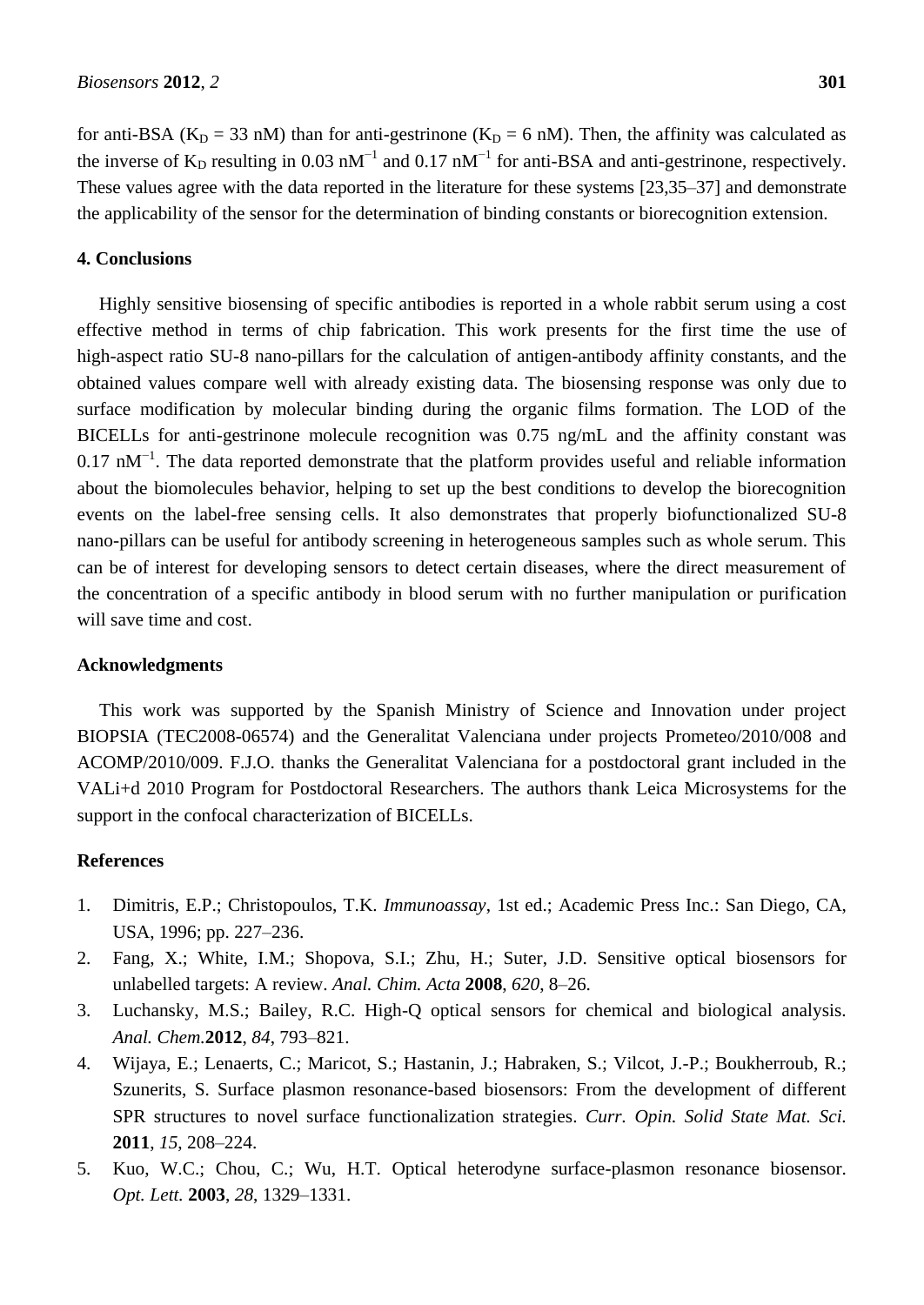- 6. Homola, J. Surface plasmon resonance sensors for detection of chemical and biological species. *Chem. Rev.* **2008**, *108*, 462–493.
- 7. Lin, V.S.Y.; Motesharei, K.; Dancil, K.P.S.; Sailor, M.J.; Ghadiri, M.R. A porous silicon-based optical interferometric biosensor. *Science* **1997**, *278*, 840–843.
- 8. De Stefano, L.; Rotiroti, L.; Real, I.; Moretti, L.; Di Francia, G.; Massera, E.; Lamberti, A.; Arcari, P.; Sanges, C.; Rendina, I. Porous silicon-based optical biochips. *J. Opt. A: Pure Appl. Opt.* **2006**, *8*, S540–S544.
- 9. Barrios, C.A.; Bañuls, M.J.; González-Pedro, V.; Gylfason, K.B.; Sánchez, B.; Griol, A.; Maquieira, A.; Sohlström, H.; Holgado, M.; Casquel, R. Label-free optical sensing with slot-waveguides. *Opt. Lett.* **2008**, *33*, 708–710.
- 10. Heideman, R.G.; Kooyman, R.P.H.; Greve, J. Performance of a highly sensitive optical waveguide Mach-Zehnder interferometer immunosensor. *Sens. Actuat. B: Chem.* **1993**, *10*, 209–217.
- 11. Jiménez, D.; Bartolomé, E.; Moreno, M.; Muñoz, J.; Domínguez, C.A. An integrated silicon ARROW Mach-Zehnder interferometer for sensing applications. *Opt. Commun*. **1996**, *132*, 437–441.
- 12. Luff, B.J.; Harris, R.D.; Wilkinson, J.S.; Wilson, R.; Schiffrin, D.J. Integrated-optical directional coupler biosensor. *Opt. Lett.* **1996**, *21*, 618–620.
- 13. Yalcin, A.; Popat, K.C.; Aldridge, J.C.; Desai, T.A.; Hryniewicz, J.; Chbouki, N.; Little, B.E.; King, O.; Van, V.; Chu, S.; *et al.* Optical sensing of biomolecules using microring resonators. *IEEE J. Sel. Top. Quantum Electron*. **2006**, *12*, 148–155.
- 14. Boyd, R.W.; Heebner, J.E. Sensitive disk resonator photonic biosensor. *Appl. Opt*. **2001**, *40*, 5742–5747.
- 15. Holgado, M.; Barrios, C.A.; Ortega, F.J.; Sanza, F.J.; Casquel, R.; Laguna, M.F.; Bañuls, M.J.; López-Romero, D.; Puchades, R.; Maquieira, A. Label-free biosensing by means of periodic lattices of high aspect ratio SU-8 nano-pillars. *Biosens. Bioelectron.* **2010**, *25*, 2553–2558.
- 16. Leeds, A.R.; van Keuren, E.R.; Durst, M.E.; Schneider, T.W.; Currie, F.J.; Paranjape, M. Integration of micro-fluidic and micro-optical elements using a single-mask photolithographic step. *Sens. Actuat. A: [Phys.](http://www.sciencedirect.com/science/journal/09244247)* **2004**, *115*, 571–580.
- 17. Villanueva, G.; Plaza, J.A.; Sánchez-Amores, A.; Bausells, J.; Martínez, E.; Samitier, J.; Errachid, A. Deep reactive ion etching and focused ion beam combination for nanotip fabrication. *Mater. Sci. Eng.* **2006**, *C6*, 164–168.
- 18. Del Campo, A.; Greiner, C. SU-8: A photoresist for high-aspect-ratio and 3D submicron lithography. *J. Micromech. Microeng.* **2007**, *17*, 81–95.
- 19. Blagoi, G.; Keller, S.; Johansson, A.; Boisen, A.; Dufva, M. Functionalization of SU-8 photoresist surfaces with IgG proteins. *Appl. Surf. Sci.* **2008**, *255*, 2896–2902.
- 20. Sanza, F.J.; Holgado, M.; Ortega, F.J.; Casquel, R.; López-Romero, D.; Bañuls, M.J.; Laguna, M.F.; Barrios, C.A.; Puchades, R.; Maquieira, A. Bio-photonic sensing cells over transparent substrates for anti-gestrinone antibodies biosensing. *Biosens. Bioelectron.* **2011**, *26*, 4842–4847.
- 21. Olkhov, R.V.; Shaw, A.M. Quantitative label-free screening for antibodies using scattering biophotonic microarray imaging. *Anal. [Biochem.](http://www.ncbi.nlm.nih.gov/pubmed/19679096)* **2010**, *396*, 30–35.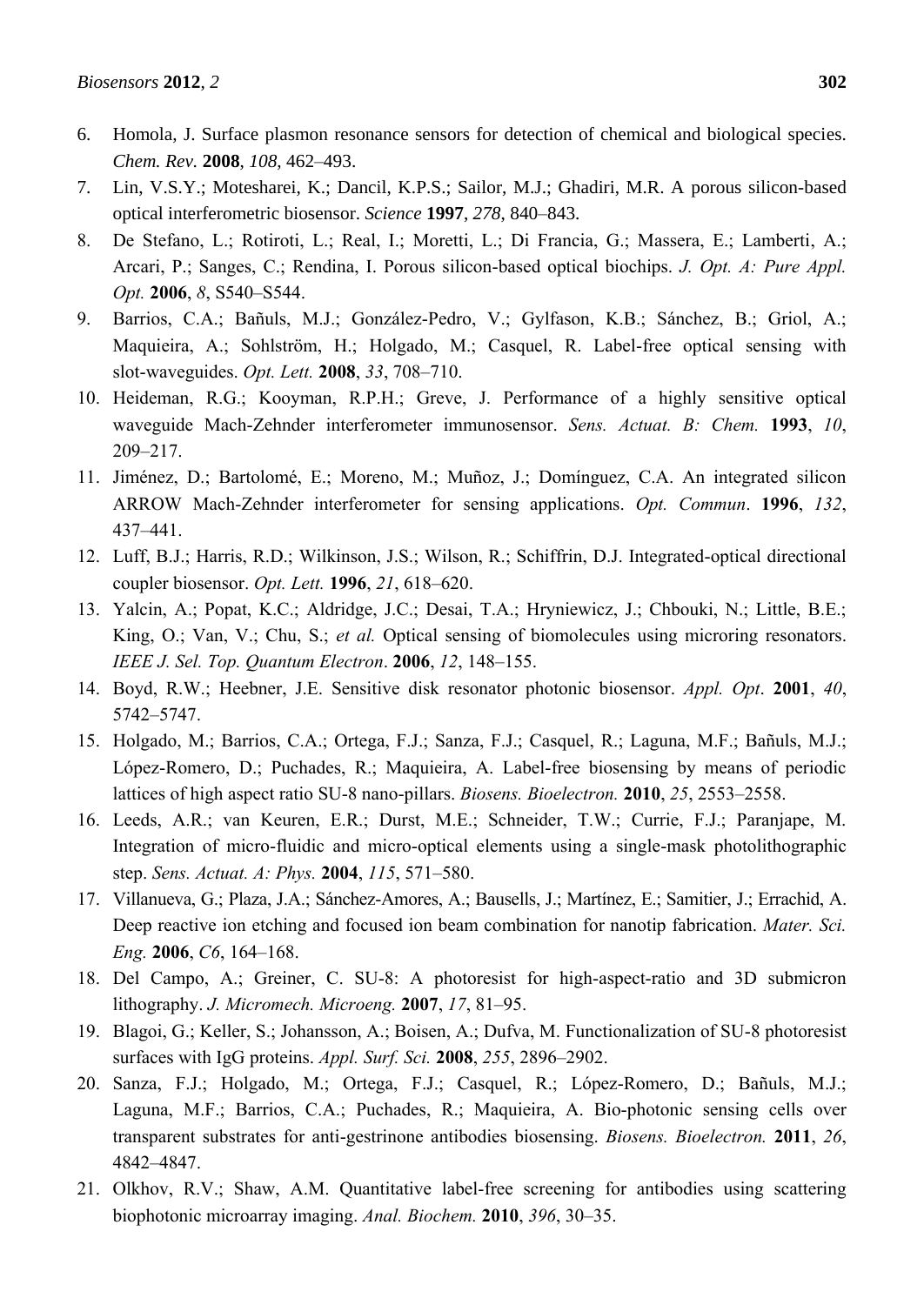- 22. Edwards, P.R.; Leatherbarrow, R.J. Determination of association rate constants by an optical biosensor using initial rate analysis. *Anal. Biochem.* **1997**, *246*, 1–6.
- 23. Brun, E.M.; Hernández-Albors, A.; Ventura, R.; Puchades, R.; Maquieira, A. Enzyme-linked immunosorbent assays for the synthetic steroid gestrinone. *Talanta* **2010**, *82*, 1581–1587.
- 24. Mira, D.; Llorente, R.; Morais, S.; Puchades, R.; Maquieira, A.; Martí, J. High-throughput screening of surface-enhanced fluorescente on industrial standard digital recording media. *Proc. SPIE* **2004**, *5617*, 364–373.
- 25. López-Romero, D.; Barrios, C.A.; Holgado, M.; Laguna, M.F.; Casquel, R. High aspect-ratio SU-8 resist nano-pillar lattice by e-beam direct writing and its application for liquid trapping. *Microelectron. Eng.* **2010**, *87*, 663–667.
- 26. Huang, N.P.; Vörös, J.; De Paul, S.M.; Textor, M.; Spencer, N.D. Biotin-derivatized poly(L-lysine)-g-poly(ethylene glycol): A novel polymeric interface for bioaffinity sensing. *Langmuir* **2002**, *18*, 220–230.
- 27. Liao, W.; Wei, F.; Qian, M.X.; Zhao, X.S. Characterization of protein immobilization on alkyl monolayer modified silicon (111) surface. *Sens. Actuat. B Chem.* **2004**, *101*, 361–367.
- 28. Jiang, L.; Gerdhart, K.P.; Myer, B.; Zohar, Y.; Pau, S. Evanescent-wave spectroscopy using an SU-8 waveguide for rapid quantitative detection of biomolecules. *J. Microelectromech. Syst.* **2008**, *17*, 1495–1500.
- 29. La Marca, A.; Giulini, S.; Vito, G.; Orvieto, R.; Volpe, A.; Jasón, V. Gestrinone in the treatment of uterine leiomyomata: Effects on uterine blood supply. *Fertil. Steril.* **2004**, *82*, 1694–1696.
- 30. Mora, G.; Faundes, A.; Pastore, U. Clinical evaluation of an oral progestin contraceptive, R–2323, 5 mg, administered at weekly intervals. *Contraception* **1974**, *10*, 145–157.
- 31. Gao, X.; Wu, E.; Chen, G. Mechanism of emergency contraception with gestrinone: A preliminary investigation. *Contraception* **2007**, *76*, 221–227.
- 32. Vercellini, P.; Somigliana, E.; Vigano, P.; Abbiati, A.; Barbara, G.; Crosignani, P.G. Endometriosis: Current therapies and new pharmacological developments. *Drugs* **2009**, *69*, 649–675.
- 33. Marie, R.; Schmid, S.; Johansson, S.; Ejsing, L.; Nordström, M.; Häfliger, D.; Christensen, C.B.V.; Boisen, A.; Dufva, M. Immobilisation of DNA to polymerised SU-8 photoresist. *Biosens. Bioelectron.* **2006**, *21*, 1327–1332.
- 34. Wang, Y.; Bachman, M.; Sims, C.E.; Li, G.P.; Allbritton, N.L. Simple photografting method to chemically modify and micropattern the surface of SU-8 photoresist. *Langmuir*, **2006**, *22*, 2719–2725.
- 35. Olkhov, R.V.; Shaw, A. Label-free antibody-antigen binding detection by optical sensor array based on surface-synthesized gold nanoparticles. *Biosens. Bioelectron.* **2008**, *23*, 1298–1302.
- 36. Olkhov, R.V.; Fowke, J.D.; Shaw, A.M. Whole serum BSA antibody screening using a label-free biophotonic nanoparticle array. *Anal. Biochem.* **2009**, *385*, 234–241.
- 37. Chiem, N.J.; Harrison, D.J. Monoclonal antibody binding affinity determined by microchip-based capillary electrophoresis. *Electrophoresis* **1998**, *19*, 3040–3044.